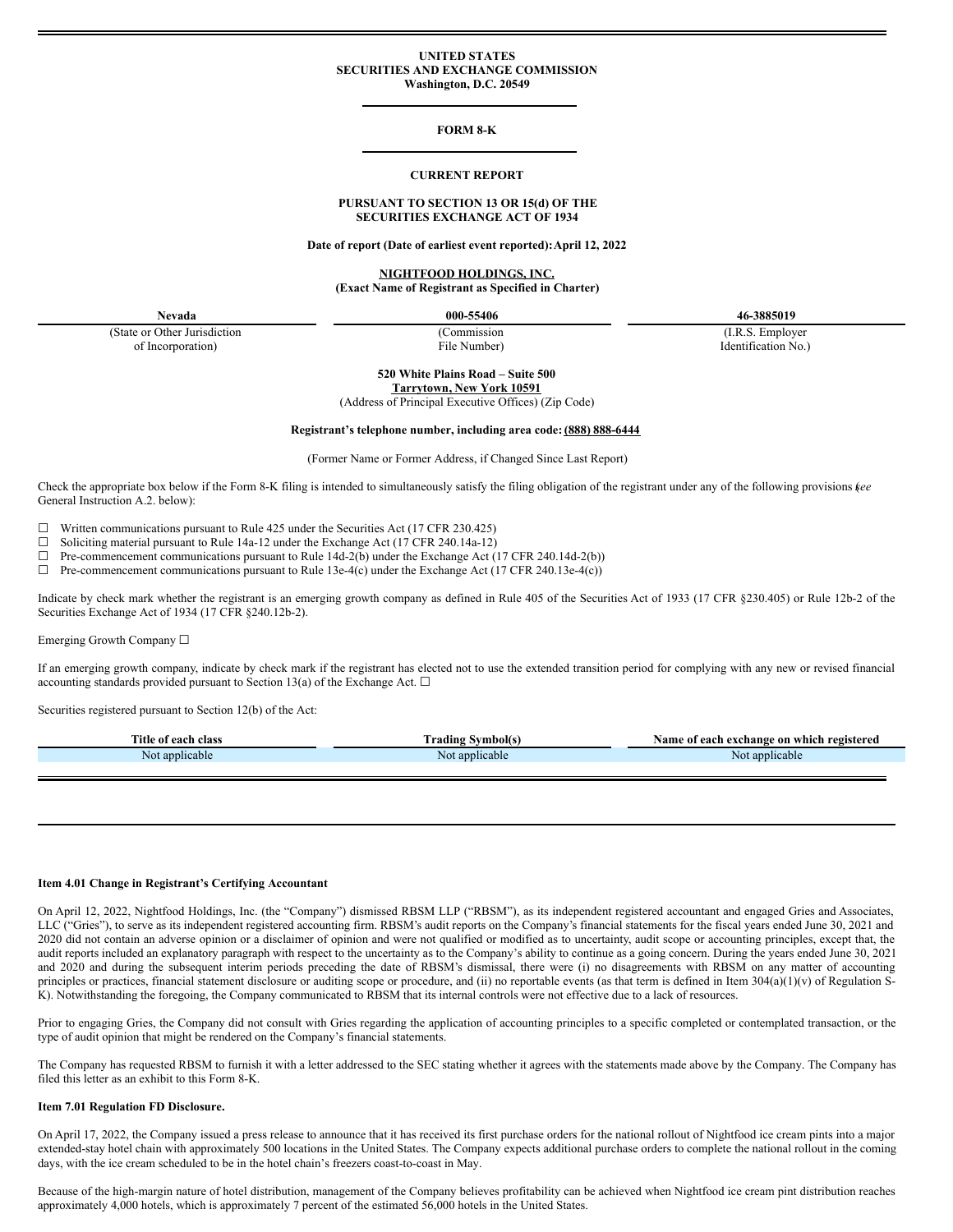The press release, which is furnished as Exhibit 99.1 to this Current Report on Form 8-K, is incorporated herein by reference. The information in this Item 7.01 and Exhibit 99.1 is being furnished pursuant to Item 7.01 and shall not be deemed to be "filed" for the purposes of Section 18 of the Securities Exchange Act of 1934, as amended, or otherwise subject to the liabilities of that section. This Item 7.01 and Exhibit 99.1 will not be deemed an admission as to the materiality of any information herein (including Exhibit 99.1).

# **Item 9.01 Financial Statements and Exhibits.**

# (d) Exhibits

| <b>Exhibit Number Description</b> |                                                                             |
|-----------------------------------|-----------------------------------------------------------------------------|
| 16.1                              | Letter from RBSM LLP                                                        |
| 99.1                              | Press release                                                               |
| 104                               | Cover Page Interactive Data File (embedded within the Inline XBRL document) |
|                                   |                                                                             |

1

# **SIGNATURES**

Pursuant to the requirements of the Securities Exchange Act of 1934, the Registrant has duly caused this report to be signed on its behalf by the undersigned thereunto duly authorized.

Date: April 18, 2022

# **NIGHTFOOD HOLDINGS, INC.**

By: /s/ Sean Folkson Name: Sean Folkson Title: Chief Executive Officer

2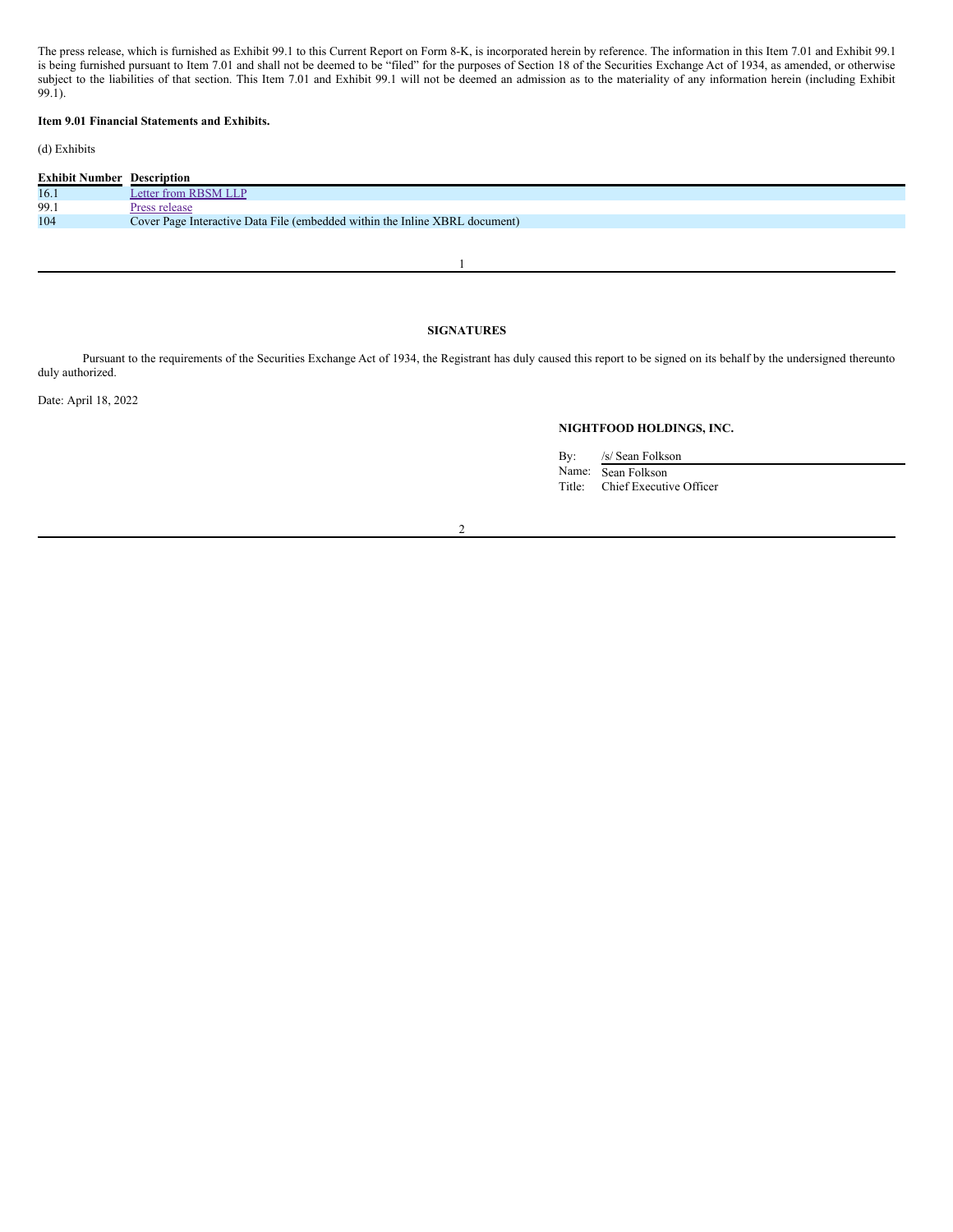<span id="page-2-0"></span>

April 13, 2022

Securities and Exchange Commission 100 F Street, N.W. Washington, DC 20549-7561

Dear Sirs/Madams:

We have read Item 4.01 of NightFood Holdings, Inc. (the "Company") Form 8-K dated April 12, 2022, and are in agreement with the statements relating only to RBSM LLP contained therein. We have no basis to agree or disagree with other statements of the Company contained therein.

Very truly yours,

*/s/ RBSM LLP* RBSM LLP

> New York |Washington, DC | California | Nevada China | India | Greece Member of ANTEA International with offices worldwide

805 Third Avenue Suite 1430 New York, New York 10022-7513 212.868.3669 212.838.2676/ Fax www.rbsmllp.com